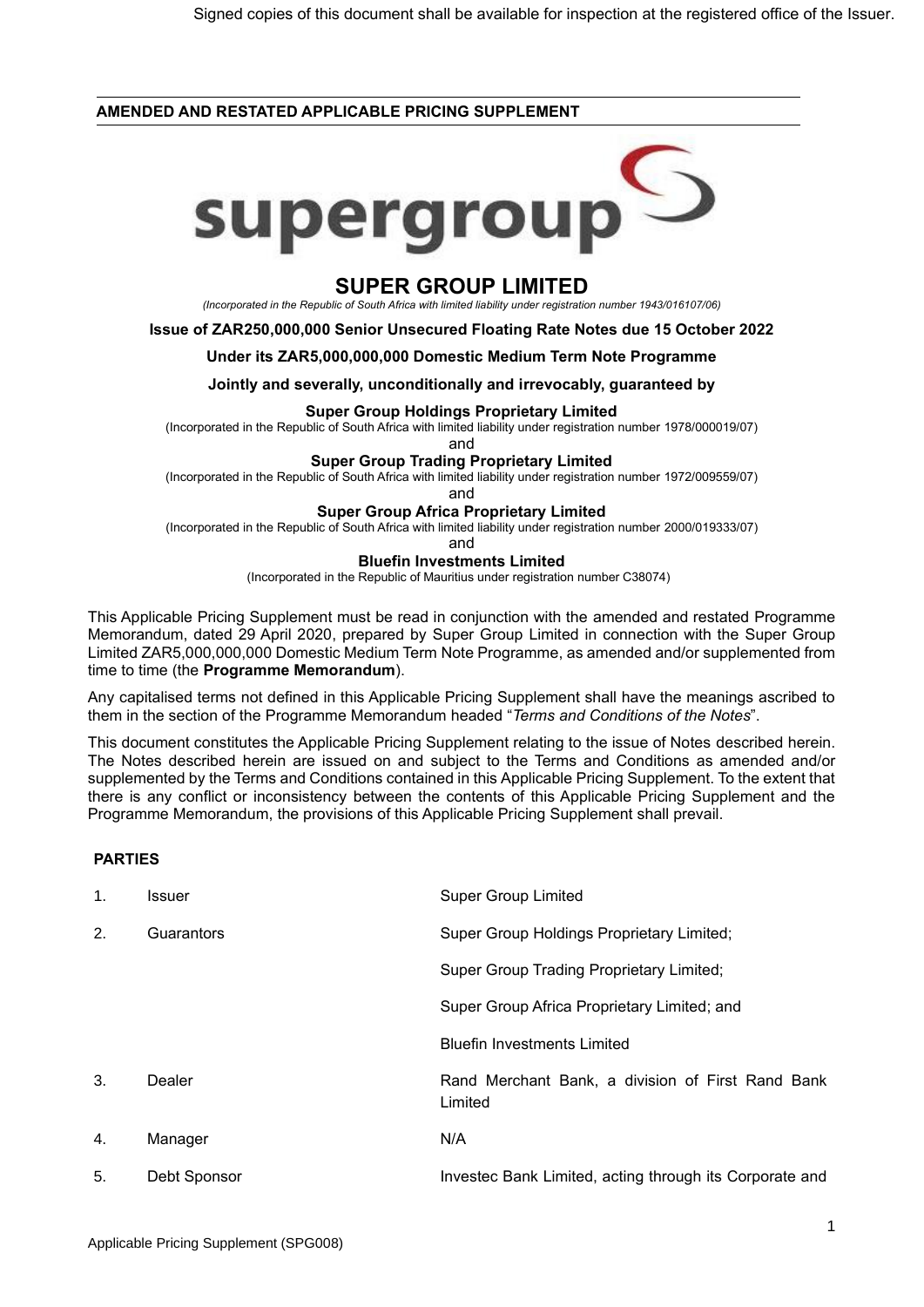|                                  |                           |                          | Institutional Banking division                                                                   |  |
|----------------------------------|---------------------------|--------------------------|--------------------------------------------------------------------------------------------------|--|
| 6.                               |                           | Paying Agent             | <b>Super Group Limited</b>                                                                       |  |
|                                  |                           | <b>Specified Address</b> | 27 Impala Road, Chislehurston, Sandton, Johannesburg,<br>2196, South Africa                      |  |
| 7.                               |                           | <b>Calculation Agent</b> | <b>Super Group Limited</b>                                                                       |  |
|                                  |                           | <b>Specified Address</b> | 27 Impala Road, Chislehurston, Sandton, Johannesburg,<br>2196, South Africa                      |  |
| 8.                               |                           | <b>Transfer Agent</b>    | <b>Super Group Limited</b>                                                                       |  |
|                                  |                           | <b>Specified Address</b> | 27 Impala Road, Chislehurston, Sandton, Johannesburg,<br>2196, South Africa                      |  |
| 9.                               |                           | <b>Issuer Agent</b>      | Rand Merchant Bank, a division of First Rand Bank<br>Limited                                     |  |
|                                  |                           | <b>Specified Address</b> | 1 Merchant Place, Cnr Fredman Drive & Rivonia Road,<br>Sandton, Johannesburg, 2196, South Africa |  |
| 10.                              |                           | Settlement Agent         | Rand Merchant Bank, a division of First Rand Bank<br>Limited                                     |  |
|                                  |                           | <b>Specified Address</b> | 1 Merchant Place, Cnr Fredman Drive & Rivonia Road,<br>Sandton, Johannesburg, 2196, South Africa |  |
| PROVISIONS RELATING TO THE NOTES |                           |                          |                                                                                                  |  |
| 11.                              | <b>Status of Notes</b>    |                          | <b>Senior Unsecured</b>                                                                          |  |
| 12.                              | Series Number             |                          | 9                                                                                                |  |
| 13.                              | Tranche Number            |                          | 1                                                                                                |  |
| 14.                              | Aggregate Nominal Amount: |                          |                                                                                                  |  |
|                                  | (a)                       | Series                   | ZAR250,000,000                                                                                   |  |
|                                  | (b)                       | Tranche                  | ZAR250,000,000                                                                                   |  |

- 15. Interest **Interest**
- 16. Interest Payment Basis Floating Rate
- 17. Automatic/Optional Conversion from one Interest/Redemption/Payment Basis to another
- 18. Form of Notes The Notes in this Tranche are listed Notes, issued in
- 19. Issue Date 15 October 2019
- 20. Nominal Amount per Note ZAR1,000,000

uncertificated form and held by the CSD

N/A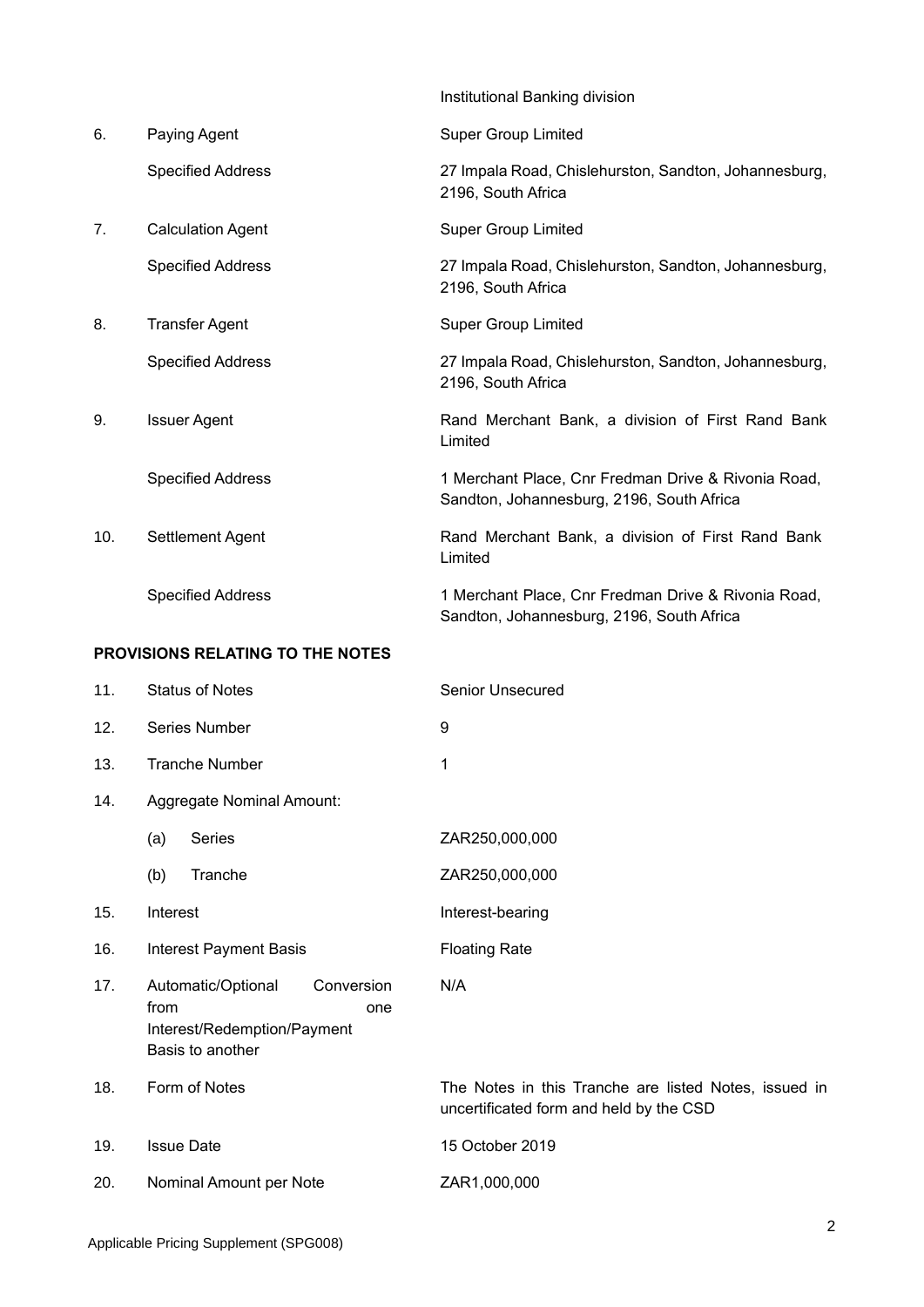| 21. | Specified Denomination                                                  |                            |                                   |     | ZAR1,000,000                                                                                                                                                                                                                                                                                                                                                                                                                                                                                                                                                            |
|-----|-------------------------------------------------------------------------|----------------------------|-----------------------------------|-----|-------------------------------------------------------------------------------------------------------------------------------------------------------------------------------------------------------------------------------------------------------------------------------------------------------------------------------------------------------------------------------------------------------------------------------------------------------------------------------------------------------------------------------------------------------------------------|
| 22. | <b>Specified Currency</b>                                               |                            |                                   |     | <b>ZAR</b>                                                                                                                                                                                                                                                                                                                                                                                                                                                                                                                                                              |
| 23. |                                                                         | <b>Issue Price</b>         |                                   |     | 100%                                                                                                                                                                                                                                                                                                                                                                                                                                                                                                                                                                    |
| 24. |                                                                         |                            | <b>Interest Commencement Date</b> |     | 15 October 2019                                                                                                                                                                                                                                                                                                                                                                                                                                                                                                                                                         |
| 25. |                                                                         | <b>Maturity Date</b>       |                                   |     | 15 October 2022                                                                                                                                                                                                                                                                                                                                                                                                                                                                                                                                                         |
| 26. | Applicable                                                              | Convention                 | <b>Business</b>                   | Day | <b>Following Business Day</b>                                                                                                                                                                                                                                                                                                                                                                                                                                                                                                                                           |
| 27. |                                                                         |                            | <b>Final Redemption Amount</b>    |     | 100% of Nominal Amount                                                                                                                                                                                                                                                                                                                                                                                                                                                                                                                                                  |
| 28. | Last Day to Register                                                    |                            |                                   |     | By 17h00 on 4 January, 4 April, 4 July and 4 October of<br>each year until the Maturity Date, or if such day is not a<br>Business Day, the Business Day before each Books<br><b>Closed Period</b>                                                                                                                                                                                                                                                                                                                                                                       |
| 29. | <b>Books Closed Period(s)</b>                                           |                            |                                   |     | The Register will be closed from 5 January to 14 January,<br>5 April to 14 April, 5 July to 14 July and 5 October to 14<br>October (all dates inclusive) of each year until the<br>Maturity Date, or if any early redemption occurs, 10 days<br>prior to the actual Redemption Date                                                                                                                                                                                                                                                                                     |
| 30. | Default Rate                                                            |                            |                                   |     | N/A                                                                                                                                                                                                                                                                                                                                                                                                                                                                                                                                                                     |
|     | <b>FIXED RATE NOTES</b>                                                 |                            |                                   |     | N/A                                                                                                                                                                                                                                                                                                                                                                                                                                                                                                                                                                     |
|     |                                                                         | <b>FLOATING RATE NOTES</b> |                                   |     |                                                                                                                                                                                                                                                                                                                                                                                                                                                                                                                                                                         |
| 31. | (a)                                                                     | Floating<br>Date(s)        | Interest Payment                  |     | 15 January, 15 April, 15 July and 15 October of each year<br>until the Maturity Date, or, if such day is not a Business<br>Day, the Business Day on which interest will be paid, as<br>determined in accordance with the Applicable Business<br>Day Convention (as specified in this Applicable Pricing<br>Supplement) with the first Floating Interest Payment Date<br>being 15 January 2020, or, if such day is not a Business<br>Day, the Business Day on which interest will be paid, as<br>determined in accordance with the Applicable Business<br>Day Convention |
|     | (b)                                                                     | Interest Period(s)         |                                   |     | From and including the applicable Floating Interest<br>Payment Date and ending on but excluding the following<br>Floating Interest Payment Date, the first Interest Period<br>commencing on the Interest Commencement Date and<br>ending the day before the next Floating Interest Payment<br>Date (each Floating Interest Payment Date as adjusted<br>in accordance with the Applicable Business Day<br>Convention)                                                                                                                                                    |
|     | Definition of Business Day (if<br>(c)<br>different from that set out in |                            |                                   | N/A |                                                                                                                                                                                                                                                                                                                                                                                                                                                                                                                                                                         |

Condition 1) (*Interpretation*)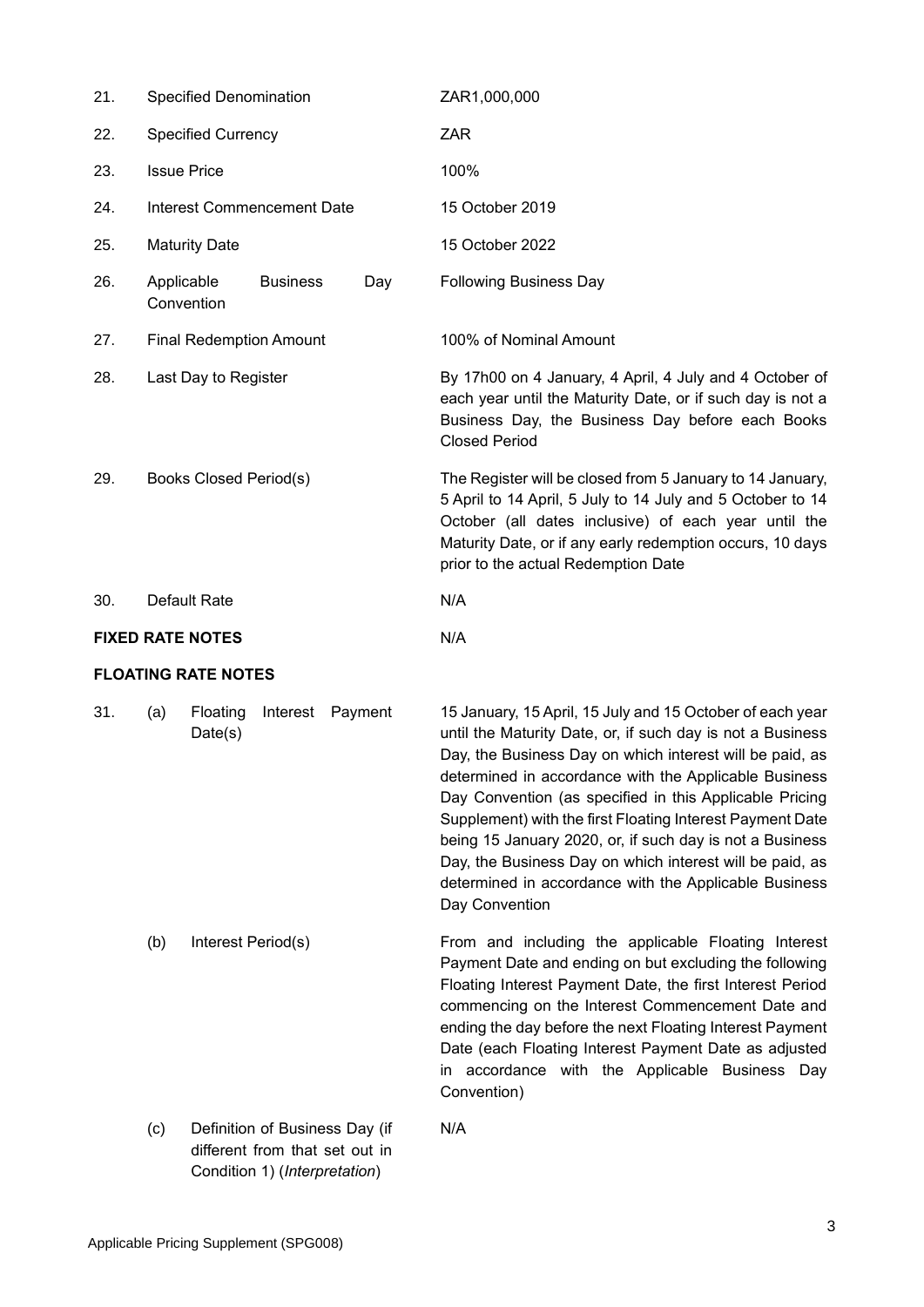|                            | (d)                                                                                                                                                                                                                    | Minimum Rate of Interest                                                                                              | N/A                                                                                                                                                               |
|----------------------------|------------------------------------------------------------------------------------------------------------------------------------------------------------------------------------------------------------------------|-----------------------------------------------------------------------------------------------------------------------|-------------------------------------------------------------------------------------------------------------------------------------------------------------------|
|                            | (e)                                                                                                                                                                                                                    | Maximum Rate of Interest                                                                                              | N/A                                                                                                                                                               |
|                            | (f)                                                                                                                                                                                                                    | Day Count Fraction                                                                                                    | Actual/365                                                                                                                                                        |
|                            | (g)                                                                                                                                                                                                                    | Other terms relating to the<br>method of calculating interest<br>(e.g.: Day Count Fraction,<br>rounding up provision) | N/A                                                                                                                                                               |
| 32.                        |                                                                                                                                                                                                                        | Manner in which the Rate of Interest<br>is to be determined                                                           | Screen Rate Determination (Reference Rate plus<br>Margin)                                                                                                         |
| 33.                        | Margin                                                                                                                                                                                                                 |                                                                                                                       | 139 basis points per annum to be added to the Reference<br>Rate                                                                                                   |
| 34.                        |                                                                                                                                                                                                                        | If ISDA Determination                                                                                                 | N/A                                                                                                                                                               |
| 35.                        |                                                                                                                                                                                                                        | If Screen Rate Determination:                                                                                         |                                                                                                                                                                   |
|                            | (a)                                                                                                                                                                                                                    | Reference Rate (including<br>relevant period by reference<br>to which the Rate of Interest<br>is to be calculated)    | 3 month ZAR-JIBAR                                                                                                                                                 |
|                            | (b)                                                                                                                                                                                                                    | Interest Rate Determination<br>Date(s)                                                                                | 15 January, 15 April and 15 July and 15 October of each<br>year until the Maturity Date, with the first Interest Rate<br>Determination Date being 10 October 2019 |
|                            | (c)                                                                                                                                                                                                                    | Relevant Screen Page and<br>Reference Code                                                                            | ZAR-JIBAR-SAFEX                                                                                                                                                   |
| 36.                        | If Rate of Interest to be calculated<br><b>ISDA</b><br>otherwise<br>than<br>by<br>Determination<br>or Screen<br>Rate<br>Determination, insert basis for<br>determining Rate of Interest/Margin/<br>Fallback provisions |                                                                                                                       | N/A                                                                                                                                                               |
| 37.                        | Calculation Agent responsible for<br>calculating amount of principal and<br>interest                                                                                                                                   |                                                                                                                       | <b>Super Group Limited</b>                                                                                                                                        |
| <b>ZERO COUPON NOTES</b>   |                                                                                                                                                                                                                        |                                                                                                                       | N/A                                                                                                                                                               |
| <b>PARTLY PAID NOTES</b>   |                                                                                                                                                                                                                        |                                                                                                                       | N/A                                                                                                                                                               |
| <b>INSTALMENT NOTES</b>    |                                                                                                                                                                                                                        |                                                                                                                       | N/A                                                                                                                                                               |
| <b>MIXED RATE NOTES</b>    |                                                                                                                                                                                                                        |                                                                                                                       | N/A                                                                                                                                                               |
| <b>INDEX-LINKED NOTES</b>  |                                                                                                                                                                                                                        |                                                                                                                       | N/A                                                                                                                                                               |
| <b>DUAL CURRENCY NOTES</b> |                                                                                                                                                                                                                        |                                                                                                                       | N/A                                                                                                                                                               |
| <b>EXCHANGEABLE NOTES</b>  |                                                                                                                                                                                                                        |                                                                                                                       | N/A                                                                                                                                                               |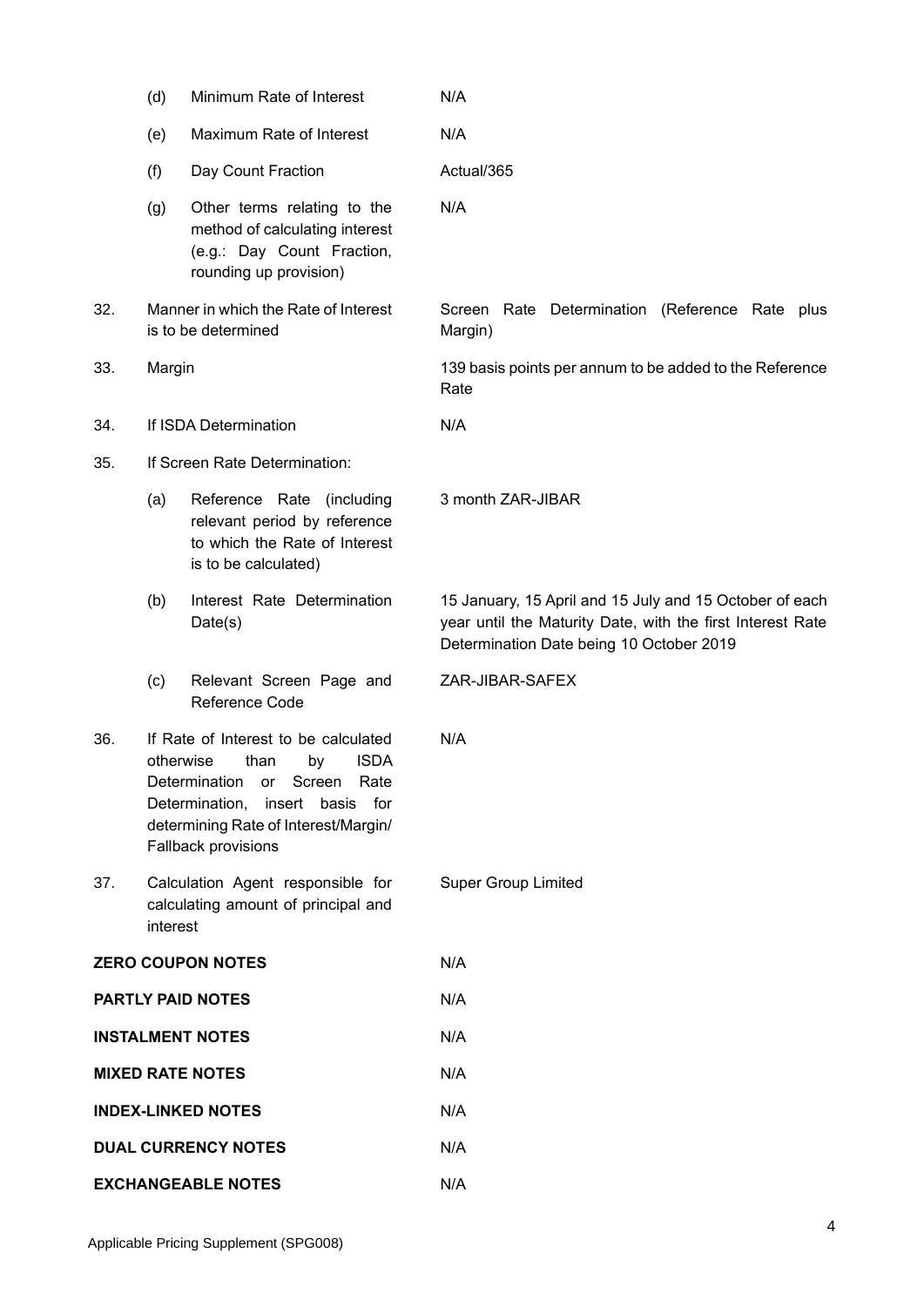## **OTHER NOTES** N/A

# **PROVISIONS REGARDING REDEMPTION/MATURITY**

- 38. Redemption at the option of the Issuer pursuant to Condition 11.3 (*Redemption at the Option of the Issuer*): No
- 39. Redemption at the Option of the Senior Noteholders pursuant to Condition 11.4 (*Redemption at the Option of the Senior Noteholders*): No
- 40. Redemption in the event of a Change of Control at the election of Noteholders pursuant to Condition 11.5 (*Redemption in the event of a Change of Control*) or any other terms applicable to a Change of **Control** Yes
- 41. Early Redemption Amount(s) payable on redemption for taxation reasons or on Event of Default (if required).

# **GENERAL**

| 42. | <b>Financial Exchange</b>                                         | Interest Rate Market of the JSE Limited                                                                                     |
|-----|-------------------------------------------------------------------|-----------------------------------------------------------------------------------------------------------------------------|
| 43. | Additional selling restrictions                                   | N/A                                                                                                                         |
| 44. | ISIN No.                                                          | ZAG000163254                                                                                                                |
| 45. | <b>Stock Code</b>                                                 | <b>SPG008</b>                                                                                                               |
| 46. | Stabilising manager                                               | N/A                                                                                                                         |
| 47. | Provisions relating to stabilisation                              | N/A                                                                                                                         |
| 48. | Method of distribution                                            | <b>Dutch Auction</b>                                                                                                        |
| 49. | Credit Rating assigned to the Issuer                              | zaAAA long-term South Africa national scale credit rating<br>(affirmed on 21 November 2018 and will be renewed<br>annually) |
| 50. | <b>Applicable Rating Agency</b>                                   | <b>Standard &amp; Poor's Ratings Services</b>                                                                               |
| 51. | Governing law (if the laws of South<br>Africa are not applicable) | N/A                                                                                                                         |
| 52. | Other provisions                                                  | N/A                                                                                                                         |

Yes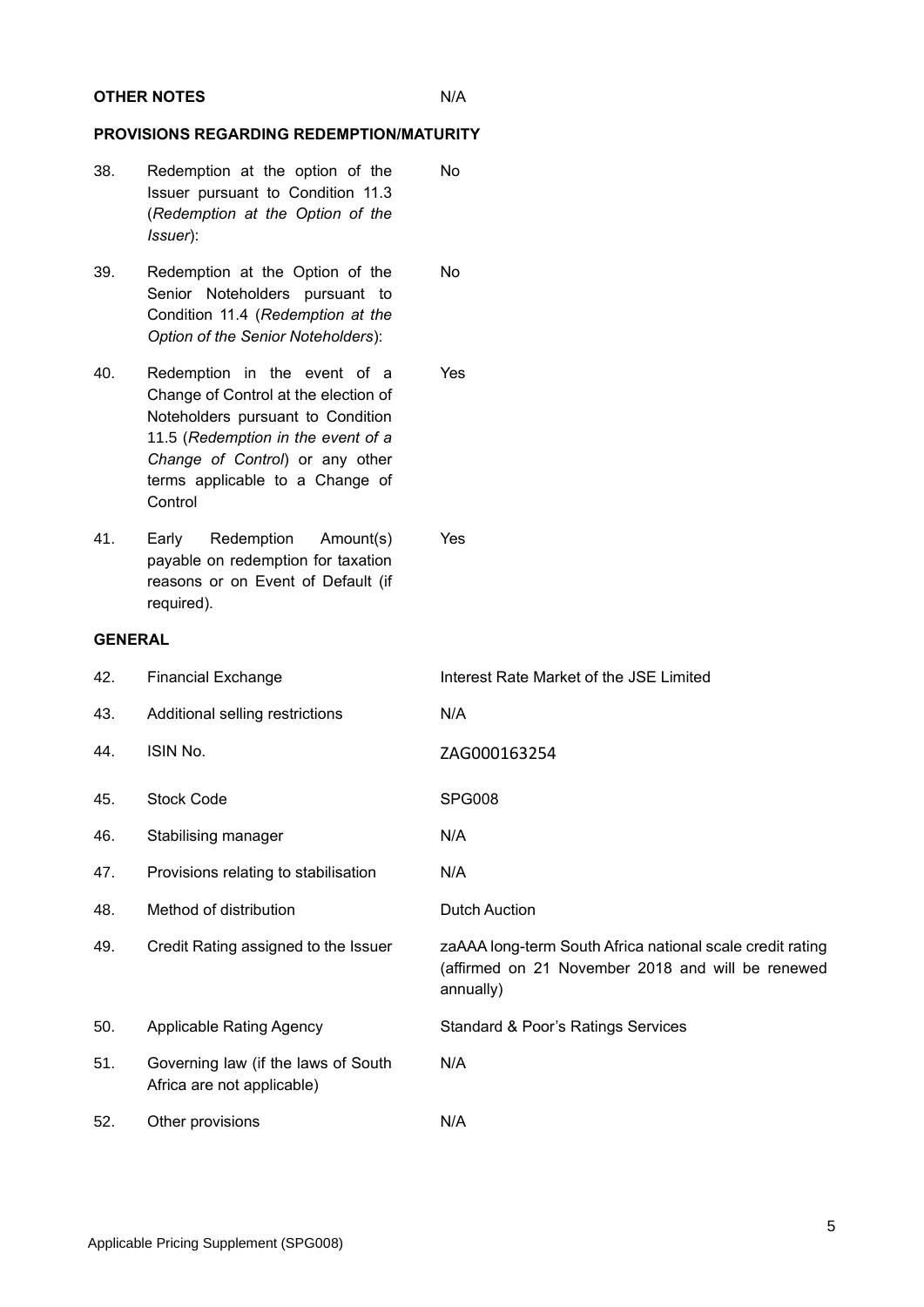#### **DISCLOSURE REQUIREMENTS IN TERMS OF PARAGRAPH 3(5) OF THE COMMERCIAL PAPER REGULATIONS IN RELATION TO THIS ISSUE OF NOTES**

53. Paragraph 3(5)(a)

The "*ultimate borrower*" (as defined in the Commercial Paper Regulations) is the Issuer.

54. Paragraph 3(5)(b)

The Issuer is a going concern and can in all circumstances be reasonably expected to meet its commitments under the Notes.

55. Paragraph 3(5)(c)

The auditor of the Issuer is KPMG Incorporated.

56. Paragraph 3(5)(d)

As at the date of this issue:

- (a) the Issuer has issued ZAR1,904,000,000, exclusive of this issue, SPGC01 and SPG009, issuing on same the Issue Date, Commercial Paper (as defined in the Commercial Paper Regulations); and
- (b) the Issuer estimates that it may issue ZAR500,000,000, exclusive of this issue, SPGC01 and SPG009, issuing on same the Issue Date, Commercial Paper during the current financial year, ending 30 June 2020.
- 57. Paragraph 3(5)(e)

All information that may reasonably be necessary to enable the investor to ascertain the nature of the financial and commercial risk of its investment in the Notes is contained in the Programme Memorandum and the Applicable Pricing Supplement.

58. Paragraph 3(5)(f)

There has been no material adverse change in the Issuer's financial position since the date of its last audited financial statements.

59. Paragraph 3(5)(g)

The Notes issued will be listed.

60. Paragraph 3(5)(h)

The funds to be raised through the issue of the Notes are to be used by the Issuer for its general corporate purposes.

61. Paragraph 3(5)(i)

The obligations of the Issuer in respect of the Notes are unsecured.

62. Paragraph  $3(5)(i)$ 

KPMG Inc., the statutory auditors of the Issuer, have confirmed that nothing has come to their attention to indicate that this issue of Notes issued under the Programme will not comply in all respects with the relevant provisions of the Commercial Paper Regulations.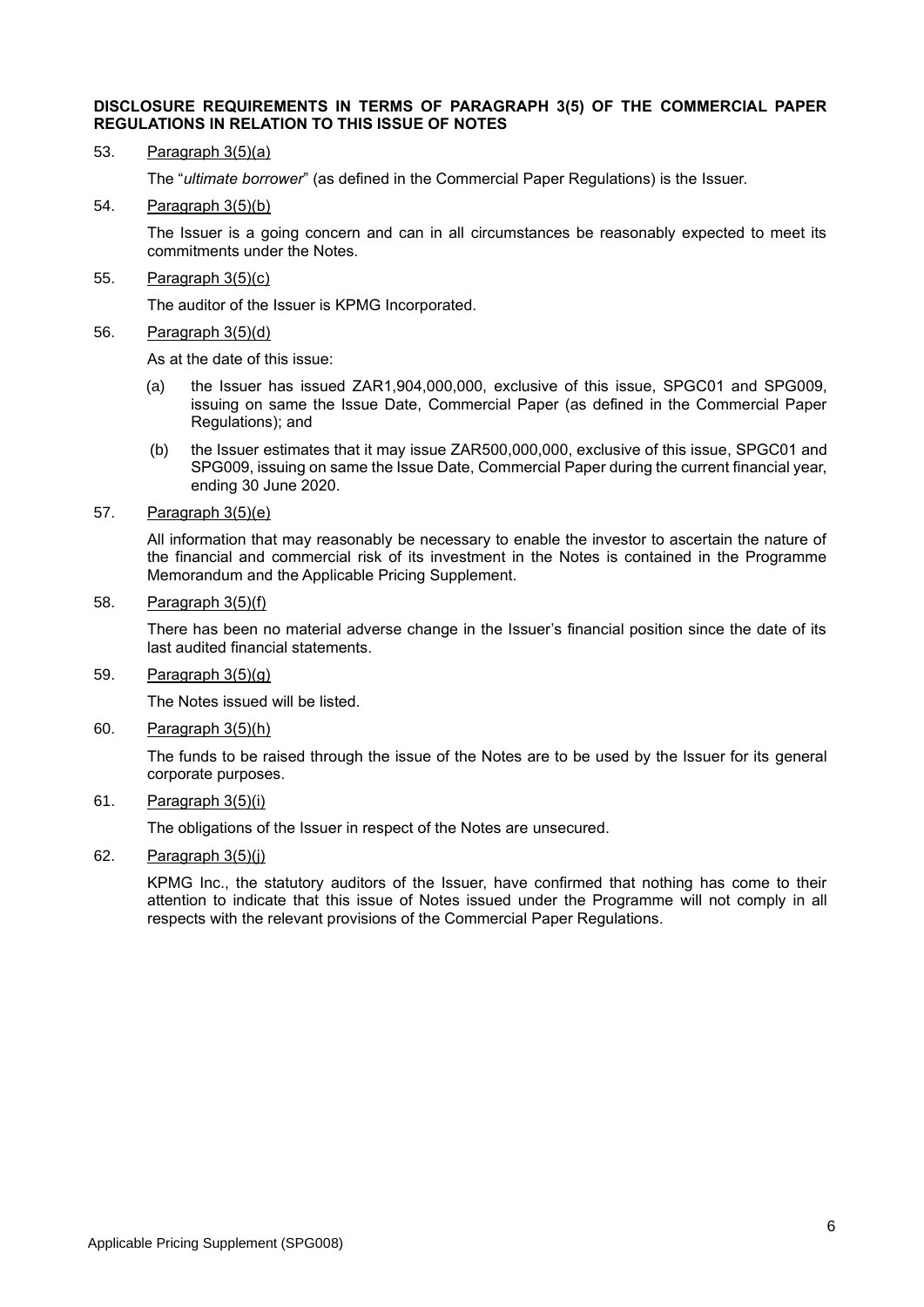# **Responsibility:**

The Issuer certifies that to the best of its knowledge and belief there are no facts that have been omitted from the Programme Memorandum or this Applicable Pricing Supplement which would make any statement false or misleading and that all reasonable enquiries to ascertain such facts have been made as well as that the Programme Memorandum together with this Applicable Pricing Supplement, contains all information required by law and the Debt Listings Requirements of the JSE. The Issuer accepts full responsibility for the accuracy of the information contained in the Programme Memorandum, the Applicable Pricing Supplement, the annual financial statements and the integrated reports of the Issuer and any amendments or supplements to the aforementioned documents, except as otherwise stated therein.

The JSE takes no responsibility for the contents of the Programme Memorandum read with this Applicable Pricing Supplement, the integrated reports, which include the annual financial statements of the Issuer, and any amendments or supplements to the aforementioned documents. The JSE makes no representation as to the accuracy or completeness of the Programme Memorandum read with this Applicable Pricing Supplement, the integrated reports, which include the annual financial statements of the Issuer and any amendments or supplements to the aforementioned documents and expressly disclaims any liability for any loss arising from or in reliance upon the whole or any part of the aforementioned documents. The JSE's approval of the registration of this Programme Memorandum and listing of the Notes is not to be taken in any way as an indication of the merits of the Issuer or of the Notes and that, to the extent permitted by law, the JSE will not be liable for any claim whatsoever.

As at the date of this Applicable Pricing Supplement, the Issuer confirms that the authorised Programme Amount of ZAR5,000,000,000 has not been exceeded.

Application was hereby made to list this issue of Notes on 15 October 2019.